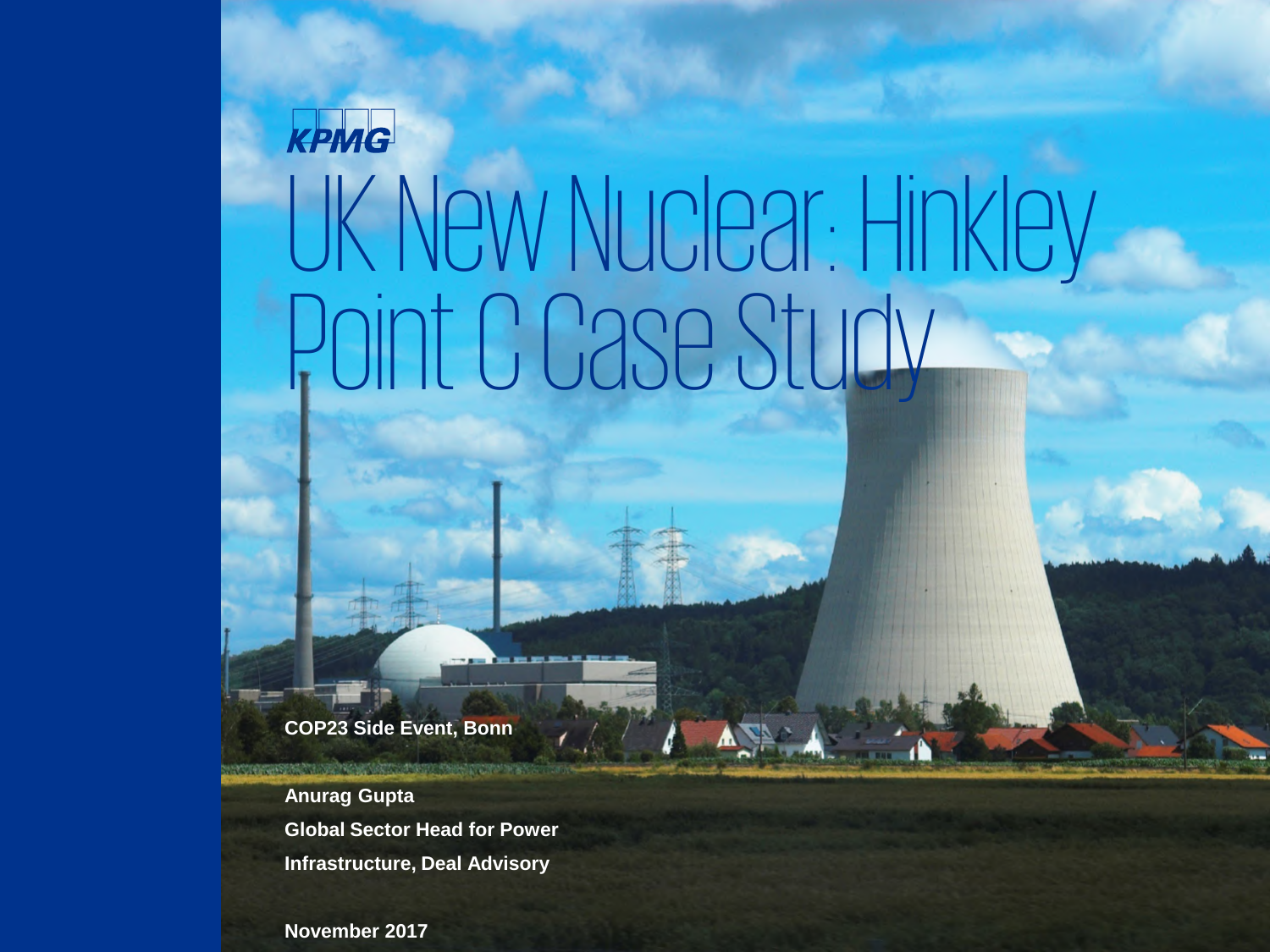# Important Notice

This presentation has been prepared to aid a general discussion on the topic, and not on the basis of any scope or formal engagement and as such is intended to be viewed solely in conjunction with the oral briefing provided by KPMG LLP.

The information contained in this presentation, including market data, has not been independently verified. No representation, warranty or undertaking, express or implied, is made as to, and no reliance should be placed on, the fairness, accuracy, completeness or correctness of the information, the opinions, or the estimates contained herein. The information, estimates and opinions contained in this presentation are provided as at the date of this presentation are subject to change without notice. In addition, any references to draft financial information relate to indicative information that has been prepared solely for illustrative purposes only.

This presentation was not part of an assurance engagement conducted in accordance with any generally accepted assurance standards and consequently no assurance opinion is expressed. Nothing in this presentation constitutes legal advice or a valuation.

This presentation is not suitable to be relied on by any party wishing to acquire rights against KPMG LLP for any purpose or in any context. Any party that obtains access to this presentation or a copy and chooses to rely on this presentation does so at its own risk. To the fullest extent permitted by law, KPMG LLP does not assume any responsibility and will not accept any liability, including any liability arising from fault or negligence, for any loss arising from the use of this presentation or its contents or otherwise in connection with it.

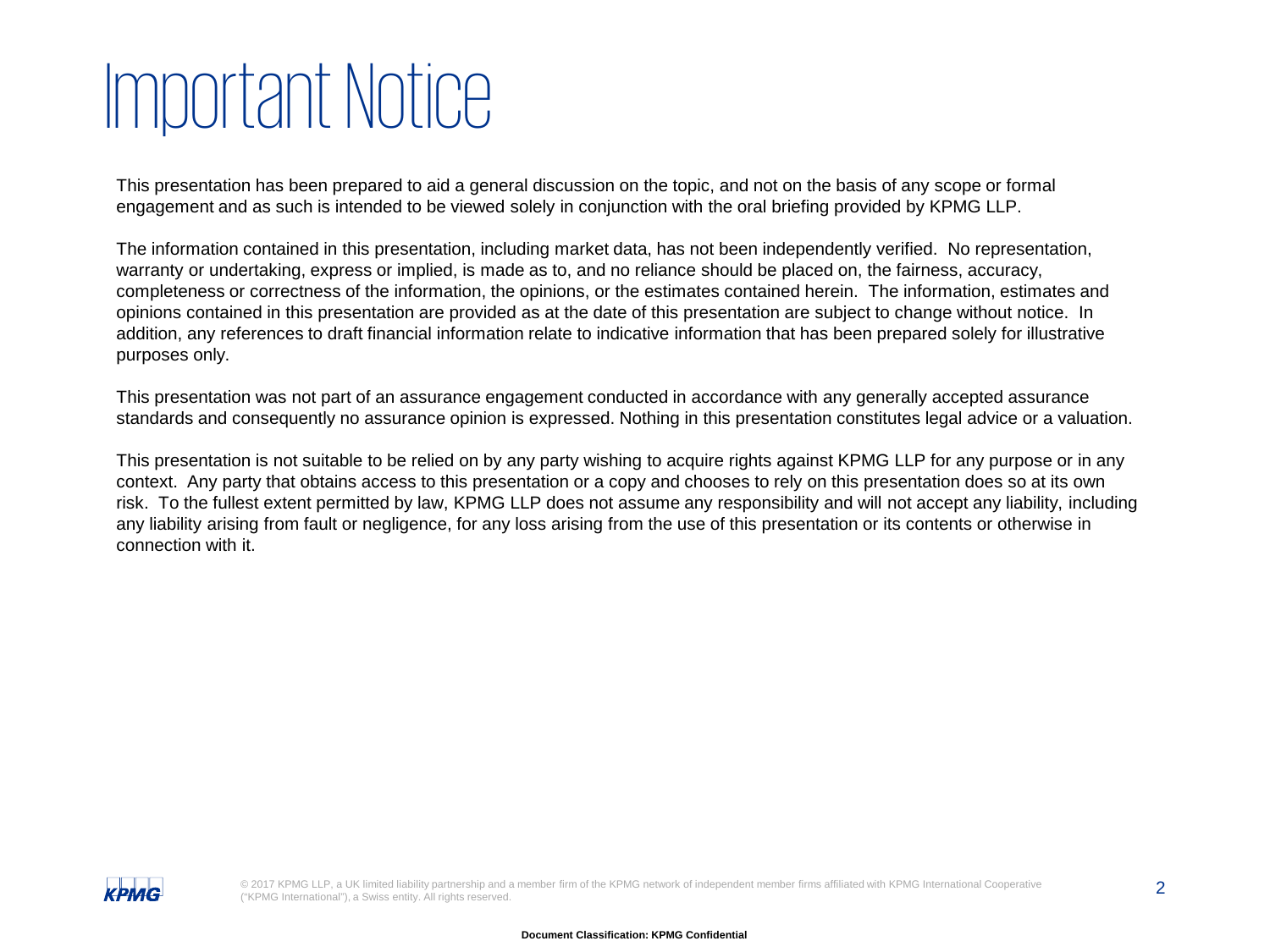

- The drivers of the UK nuclear programme
- The Electricity Market Reform (EMR) Program
- The UK solution for Hinkley Point C

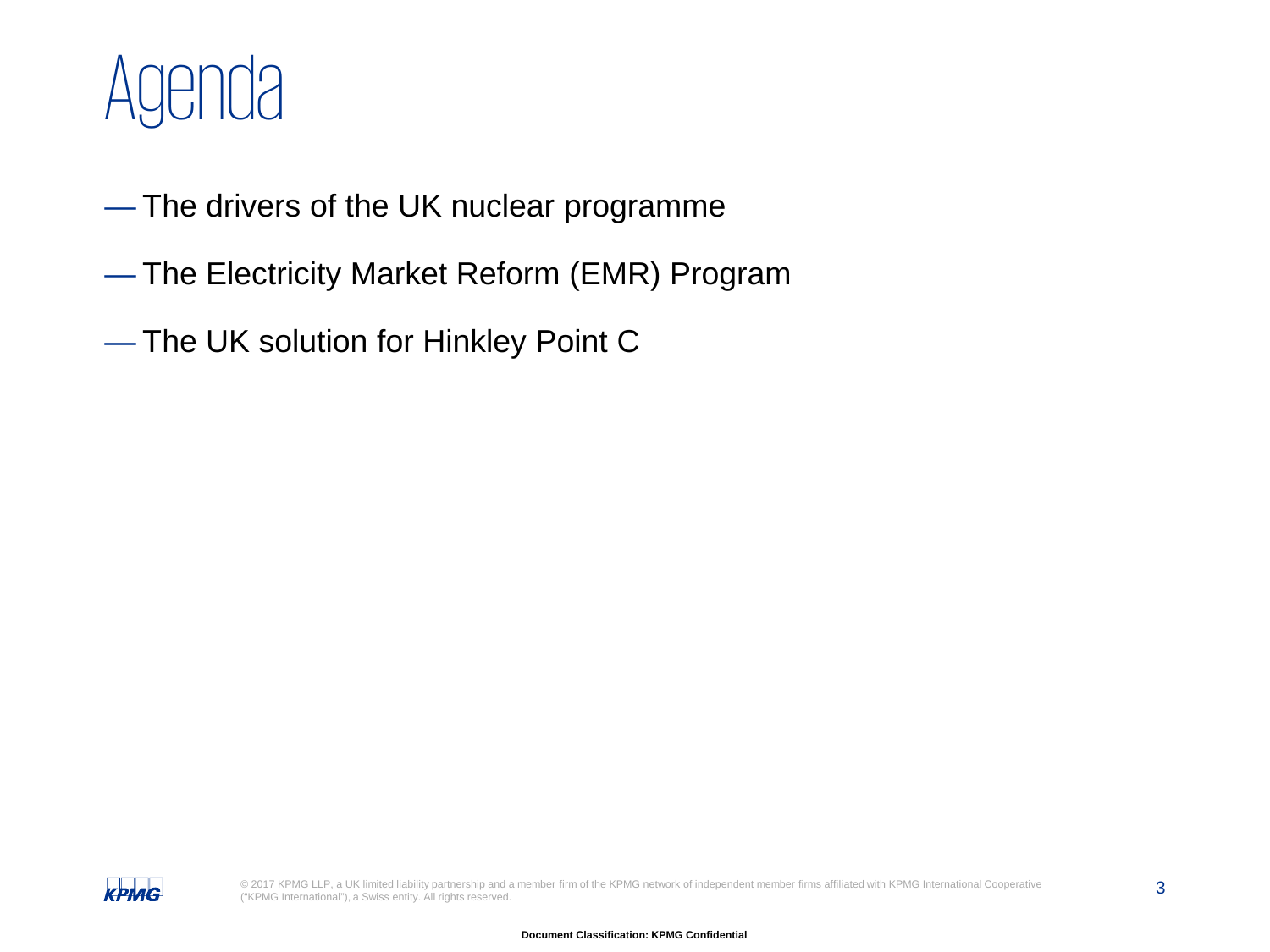### Reasoning behind the implementation of support mechanisms for low carbon generation in Great Britain



Note: (a) Excludes carbon trading;

(b) Other includes public, agriculture and waste management.

Source: (1) Updated Energy and Emission Projections, Department of Energy and Climate Change October 2011

Legend: Forecasts under carbon budgets Climate Change Act 2008 legally binding targets

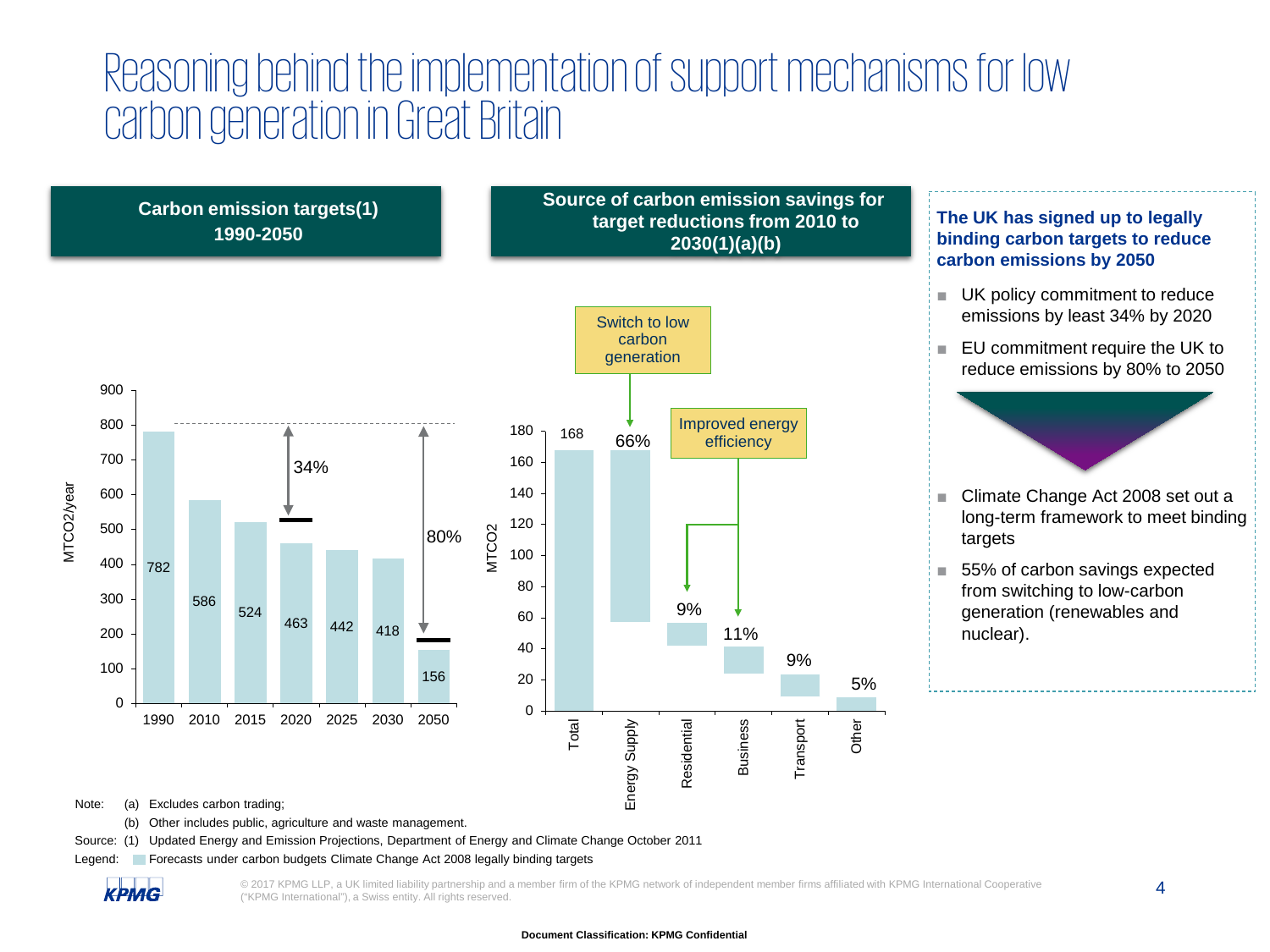## The UK needs to replace nuclear with nuclear

**There is an overarching need for investment in UK new nuclear, driven by security of supply concerns, decarbonisation and capacity closures**

#### **UK capacity closures, 2015 to 2035**



■ Coal ■ Natural gas ■ Nuclear ■ Oil ■ Renewables





- The decarbonisation agenda has led to significant deployment of renewable technologies – impacting the market prices for conventional and nuclear generation and the balance sheet strength of the utilities that were originally envisaged as the sponsors for new nuclear projects.
- Moreover, significant capacity closures are forecast in the UK, with 53GW of coal, nuclear, gas and oil generation expected to close by 2035.
- Rapid closures of AGRs create a 'cliff edge' problem with only Sizewell B (PWR) remaining.
- Life extensions are possible if commercially viable, but most AGRs are running at constrained load factors.

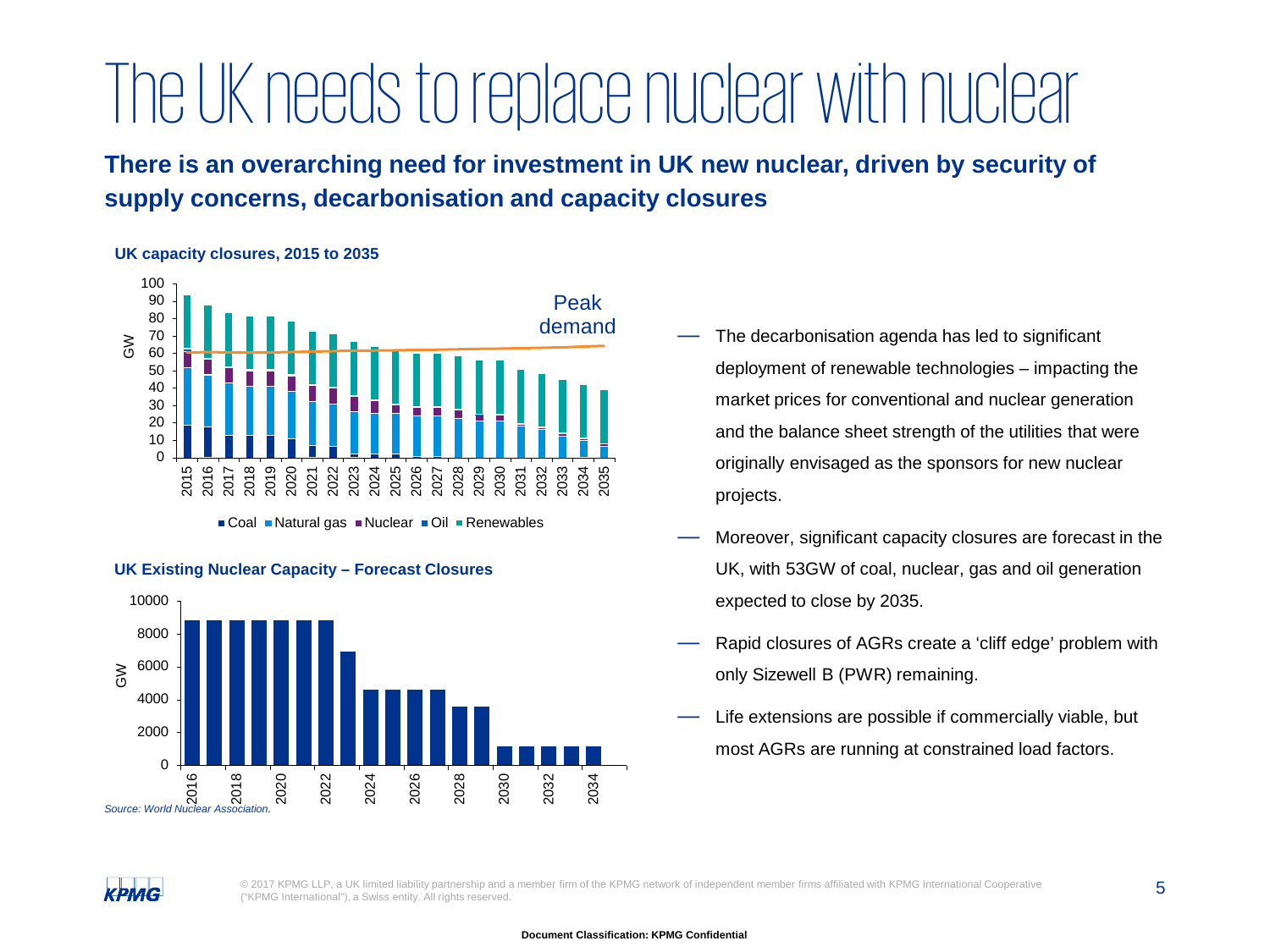### **Electricity market reform**

# The electricity market reform program

**The Department for Business, Energy and Industrial Strategy (BEIS) is leading the HMG policy response on the 'Energy Trilemma' via the Electricity Market Reform program which constitutes four main policies as set out below:**



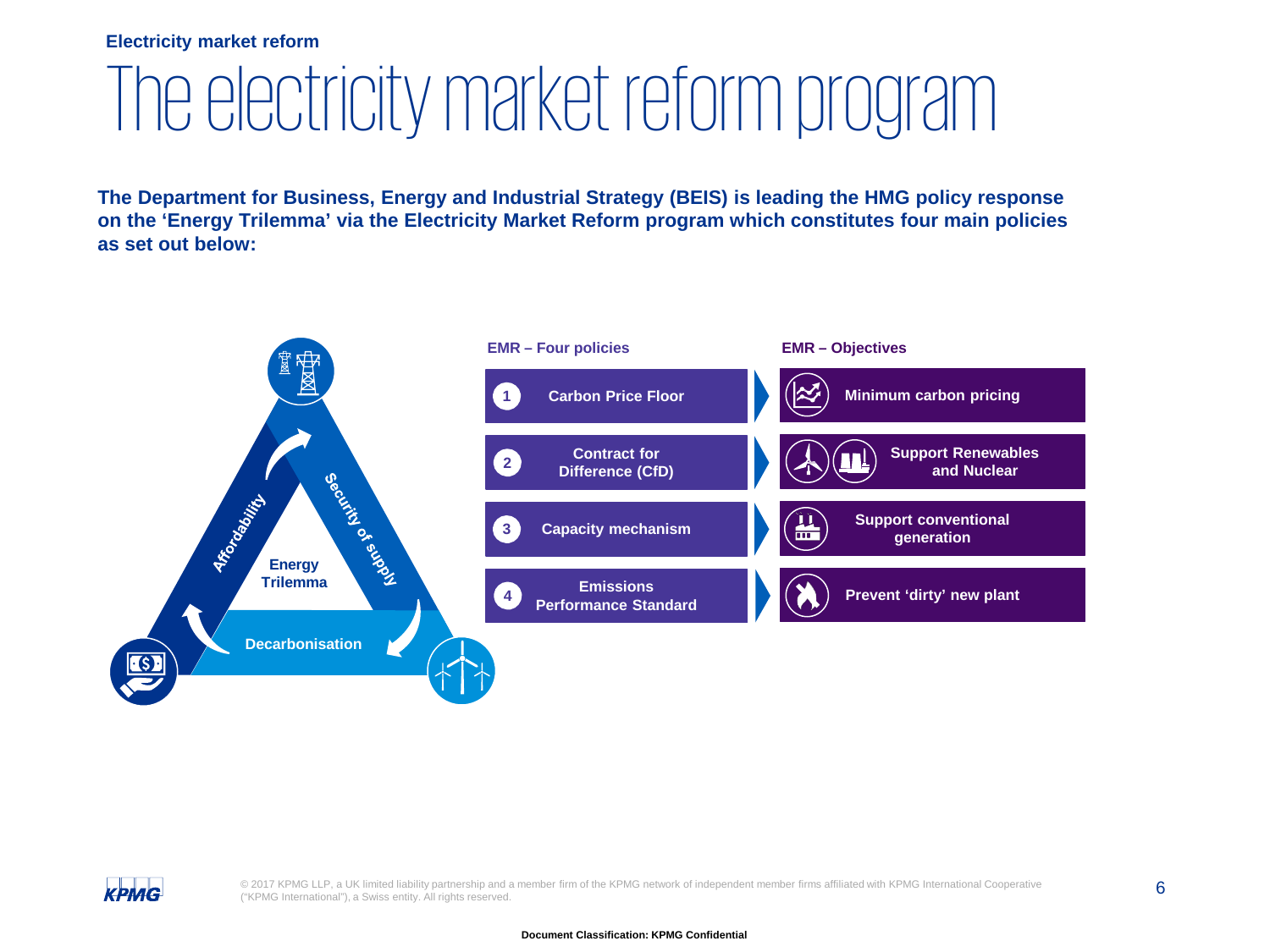# Hinkley Point C (HPC) Project Snapshot

### **1. WHAT IS HPC?**

- New nuclear power station in Somerset, England
- The first UK nuclear power station in over 20 years
- Project cost will be approximately £18 billion (noting recent press reports on increases)



- Capable of generating low-carbon electricity for approximately 5-6 million homes for around 60 years
- 10 million tonnes of CO2 emissions will be avoided each year
- 25,000 new employment opportunities will be created over the construction period, with up to 1,000 apprentices
- UK business will benefit from billions of pounds worth of supply chain contracts



### **3. PROJECT STRUCTURE?**

- EDF with a 66.5% stake in HPC, China General Nuclear Corporation at 33.5%
- The Contract for Difference (CfD) will provide an initial strike price of £92.50/MWh (2012 prices) – if Sizewell C goes ahead it will be reduced to
	- £89.50/MWh (2012 prices)



- Two UK European Pressurised Reactor (EPR) units of 1.6GW each
- Total generating capacity of 3.2GW
- The EPR design is able to use fuel that partly recycles/consumes constituents of spent fuel produced by other reactors.

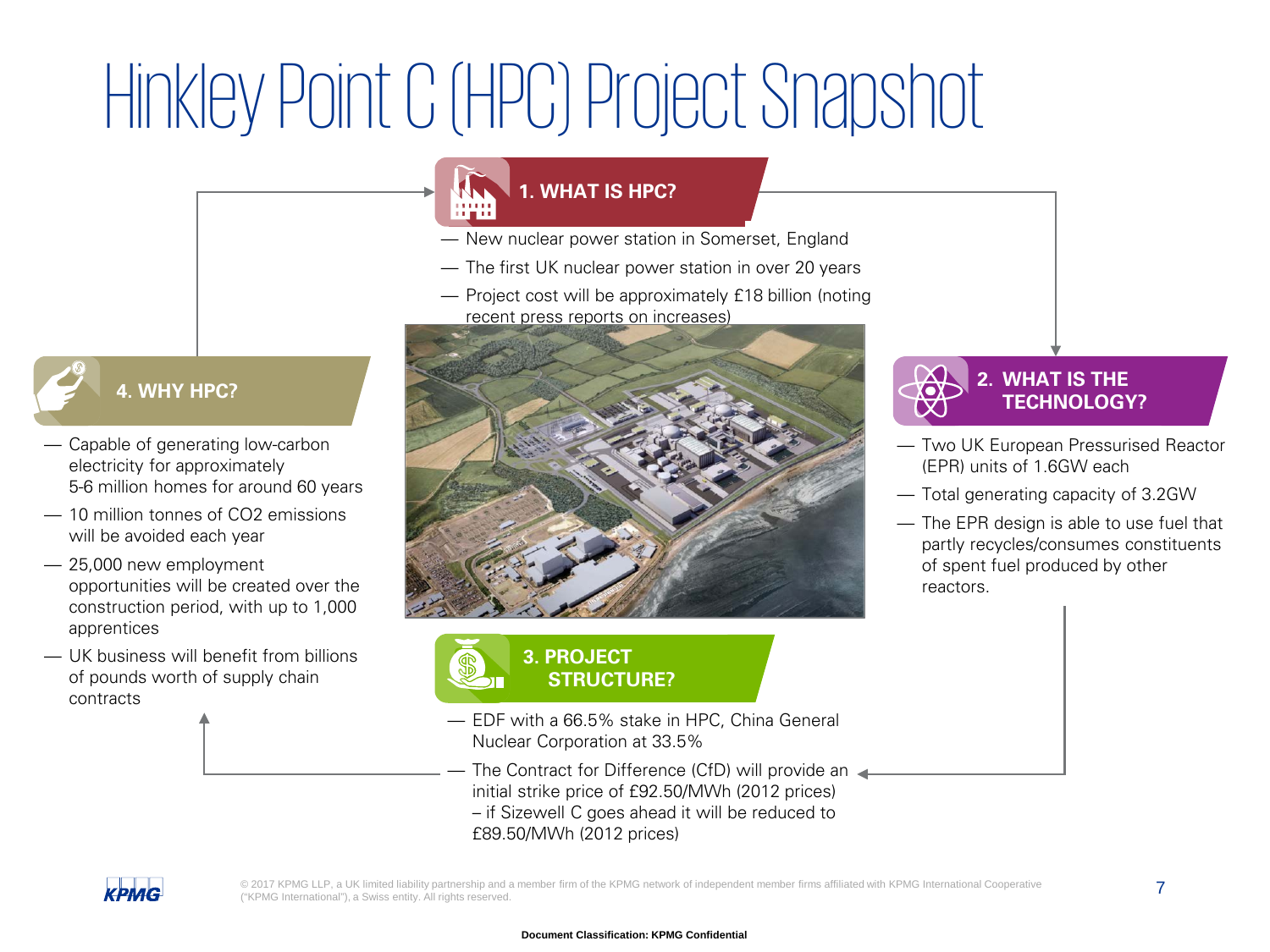### The CfD Instrument supporting HPC





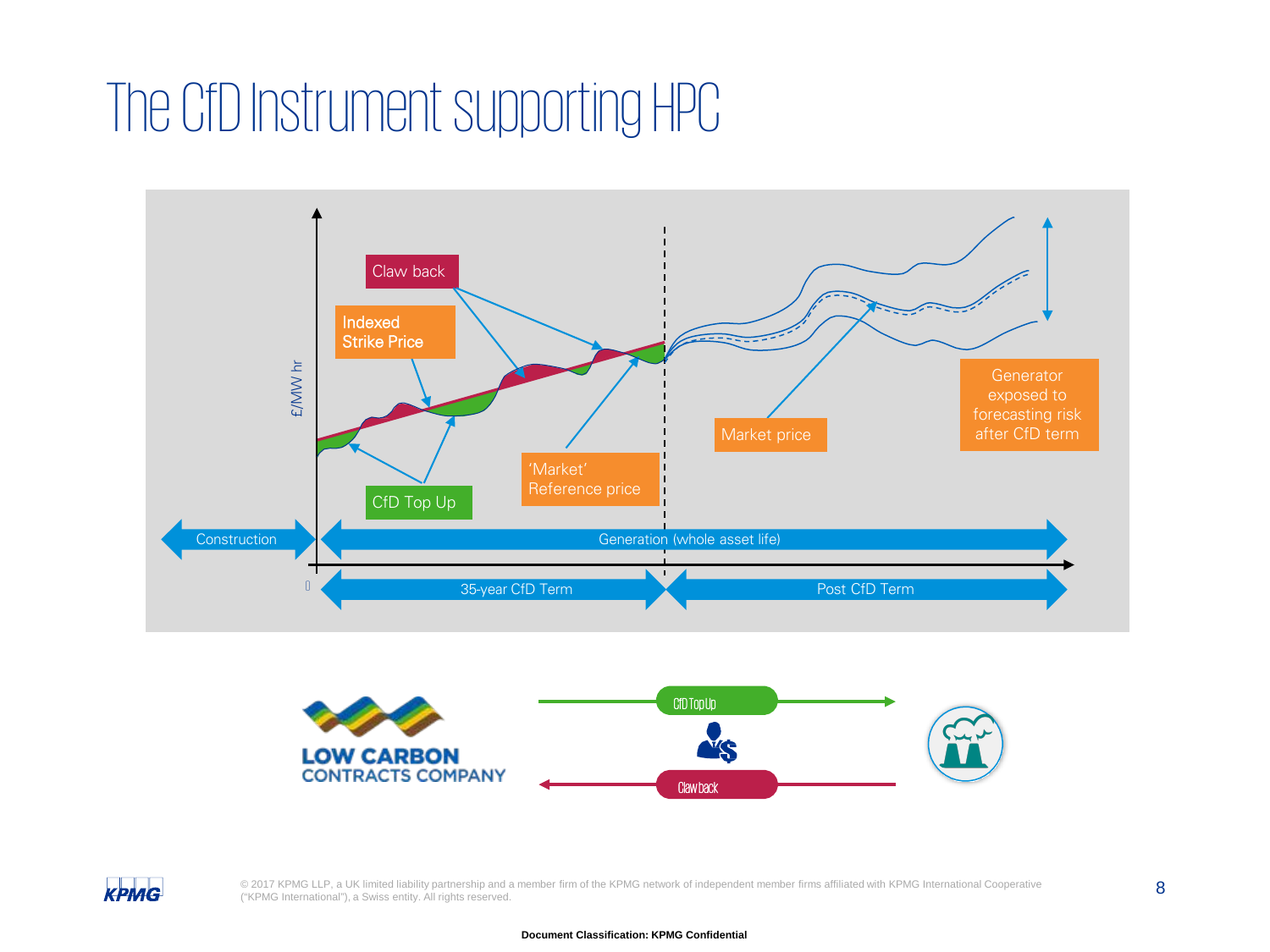# IPA -UK Guarantee Scheme (UKGS)

#### **IUKGS Overview**

- The UK Guarantee Scheme (UKGS) was introduced in 2010, with a budget of £40 billion in guarantees (approximately 50% utilised), to be invested across a range of UK infrastructure classes, including energy, transportation, and social infrastructure, with projects assessed on a case-by-case basis
- UKGS provides credit substitution through the provision of a debt guarantee, akin to a monoline credit provider. Hence, Infrastructure UK (IUK) as the manager of the UKGS scheme, retains the project risk and the underlying financing is provided to the market under UK Sovereign risk. This allows the most liquid bond markets to be accessed



### **Advantages of UKGS**

- Offers liquidity to the extent it is providing significant capital for a high risk investment. That is, in the absence of significant construction support package, the risk of greenfield new nuclear during construction is likely to be sub-investment grade and liquidity at that level of risk is limited
- No precedent for pure nuclear greenfield bank-led project financing in the UK
- Long construction period conflicts with commercial lenders' desire to move to shorter tenorsd



### **Disadvantages of UKGS**

- Importantly, under State Aid conditions, IUK has to operate as a normal commercial lender and the UKGS financing must be priced at a commercial rate, and hence the UKGS does not offer a price benefit
- The project will have to concede a degree of control to the senior creditors which will manifest itself in terms of reporting and monitoring requirements over the course of the project
- Strong competition from other greenfield nuclear and infrastructure projects



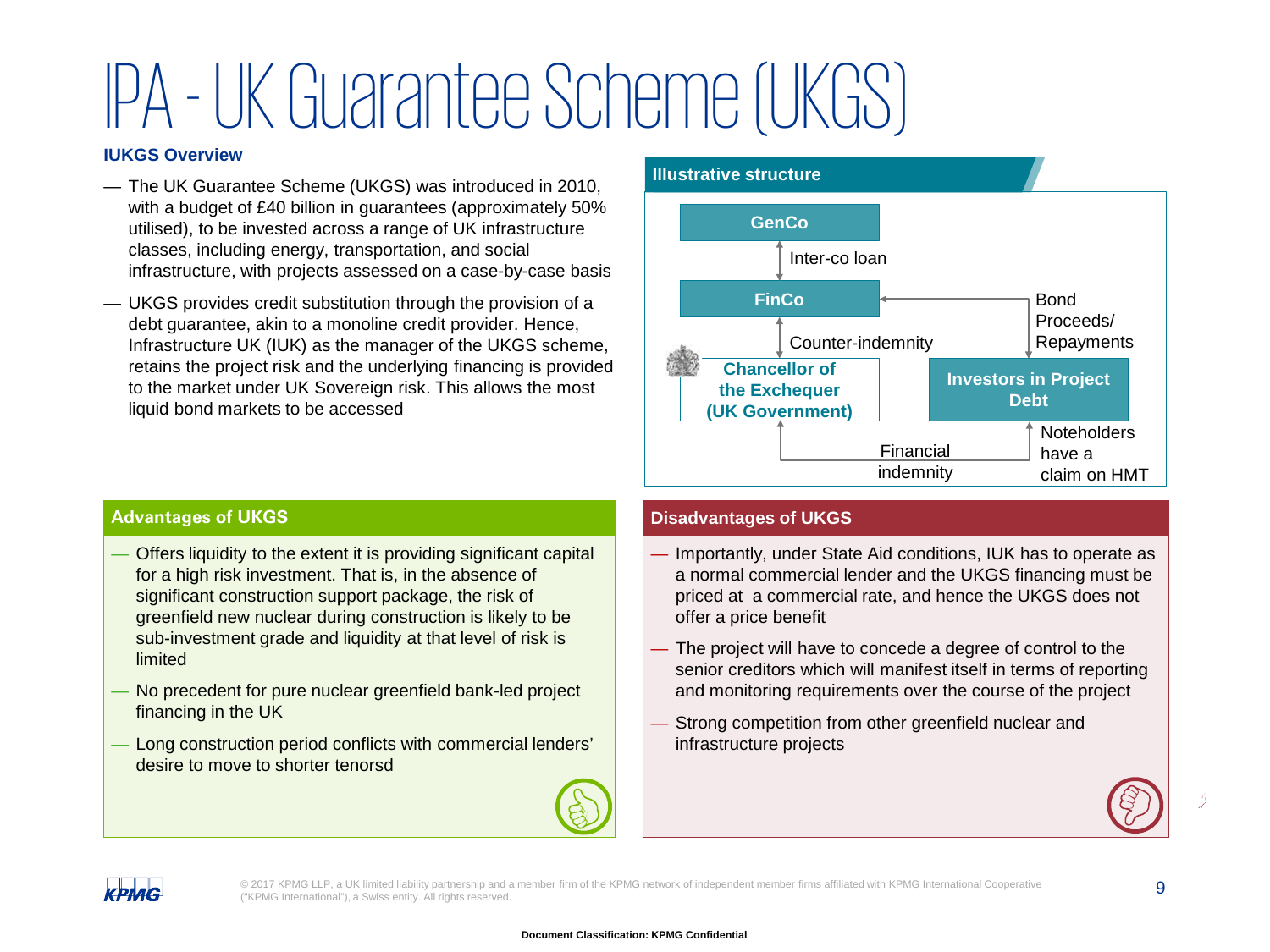# In Summary

**Clear need for nuclear in the UK**

**Hinkley Point C as the first in a series of new nuclear projects**

**EMR program with the CfD instrument as the key support mechanism**

**IPA Guarantee (previously IUK G'tee) to support debt**